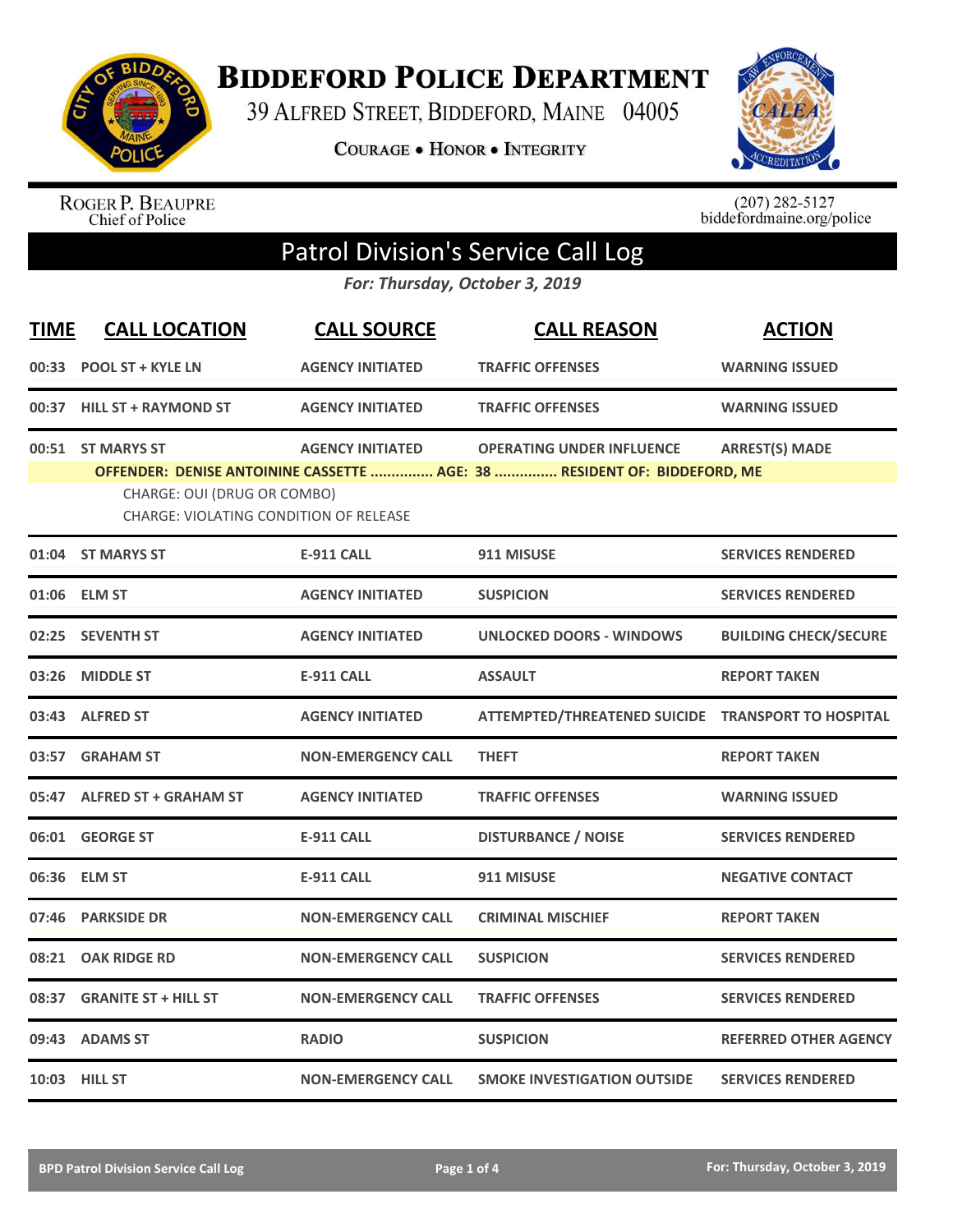## **TIME CALL LOCATION CALL SOURCE CALL REASON ACTION**

|                                                  | 10:14 ALFRED ST | E-911 CALL |  | <b>SHOPLIFTING</b>                                             | <b>CITATION ISSUED</b> |
|--------------------------------------------------|-----------------|------------|--|----------------------------------------------------------------|------------------------|
|                                                  |                 |            |  | OFFENDER: ABIGAIL DORIS NORTON  AGE: 27  RESIDENT OF: SACO, ME |                        |
| CHARGE: THEFT BY UNAUTHORIZED TAKING OR TRANSFER |                 |            |  |                                                                |                        |
|                                                  |                 |            |  |                                                                |                        |

|       | <b>10:16 MAIN ST</b>         | <b>AGENCY INITIATED</b>   | <b>TRAFFIC OFFENSES</b>            | <b>WARNING ISSUED</b>        |
|-------|------------------------------|---------------------------|------------------------------------|------------------------------|
|       | 10:28 OCEAN VIEW DR          | <b>NON-EMERGENCY CALL</b> | <b>ANIMAL COMPLAINT</b>            | <b>GONE ON ARRIVAL</b>       |
|       | 10:32 DIAMOND ST             | <b>NON-EMERGENCY CALL</b> | <b>DISTURBANCE / NOISE</b>         | <b>SERVICES RENDERED</b>     |
|       | 10:34 HILL ST                | <b>AGENCY INITIATED</b>   | <b>THEFT</b>                       | <b>REPORT TAKEN</b>          |
|       | 10:45 DIAMOND ST             | <b>NON-EMERGENCY CALL</b> | <b>CRUISER ACCIDENT</b>            | <b>STATE FORM TAKEN</b>      |
|       | 11:02 MAPLEWOOD AVE          | <b>E-911 CALL</b>         | 911 MISUSE                         | <b>SERVICES RENDERED</b>     |
|       | 11:07 PIERSONS LN            | <b>NON-EMERGENCY CALL</b> | <b>HARASSMENT</b>                  | <b>REPORT TAKEN</b>          |
|       | 11:13 POOL ST                | <b>NON-EMERGENCY CALL</b> | <b>PHONE HARASSMENT</b>            | <b>REPORT TAKEN</b>          |
|       | 11:17 SULLIVAN ST            | <b>NON-EMERGENCY CALL</b> | <b>SUSPICION</b>                   | <b>NEGATIVE CONTACT</b>      |
|       | 11:25 ALFRED ST              | <b>NON-EMERGENCY CALL</b> | <b>ALL OTHER</b>                   | <b>NO ACTION REQUIRED</b>    |
|       | <b>11:51 MAIN ST</b>         | <b>NON-EMERGENCY CALL</b> | <b>SUSPICION</b>                   | <b>WARNING ISSUED</b>        |
|       | 12:19 SULLIVAN ST            | <b>AGENCY INITIATED</b>   | <b>ANIMAL COMPLAINT</b>            | <b>SERVICES RENDERED</b>     |
|       | 12:51 ALFRED ST              | <b>NON-EMERGENCY CALL</b> | <b>ARTICLES LOST/FOUND</b>         | <b>NO ACTION REQUIRED</b>    |
|       | 12:55 HAZEL ST               | <b>E-911 CALL</b>         | <b>JUVENILE OFFENSES</b>           | <b>SERVICES RENDERED</b>     |
| 13:15 | <b>MAIN ST + ADAMS ST</b>    | <b>AGENCY INITIATED</b>   | <b>TRAFFIC OFFENSES</b>            | <b>VSAC ISSUED</b>           |
|       | 13:29 HILL ST                | <b>E-911 CALL</b>         | 911 MISUSE                         | <b>SERVICES RENDERED</b>     |
|       | 13:32 VINE ST                | <b>NON-EMERGENCY CALL</b> | <b>THEFT</b>                       | <b>REPORT TAKEN</b>          |
|       | 14:05 ALFRED ST              | <b>WALK-IN AT STATION</b> | <b>SEX OFFENDER REGISTRATION</b>   | <b>REPORT TAKEN</b>          |
|       | 14:29 PIERSONS LN + BACON ST | <b>NON-EMERGENCY CALL</b> | <b>PARKING COMPLAINT</b>           | <b>SERVICES RENDERED</b>     |
|       | 14:35 OAK RIDGE RD           | <b>AGENCY INITIATED</b>   | <b>PRO-ACTIVE DV RESPONSE TEAM</b> | <b>NO VIOLATION</b>          |
|       | 14:38 ELM ST                 | <b>NON-EMERGENCY CALL</b> | <b>ARTICLES LOST/FOUND</b>         | <b>REPORT TAKEN</b>          |
|       | 14:56 ELM ST                 | <b>E-911 CALL</b>         | <b>DOMESTIC COMPLAINTS</b>         | <b>UNABLE TO LOCATE</b>      |
|       | 15:04 ALFRED ST + MAINE TPKE | <b>NON-EMERGENCY CALL</b> | <b>DISABLED VEHICLE</b>            | <b>REFERRED OTHER AGENCY</b> |
|       | 15:11 ELM ST                 | <b>NON-EMERGENCY CALL</b> | <b>CRIM THREAT / TERRORIZING</b>   | <b>CIVIL COMPLAINT</b>       |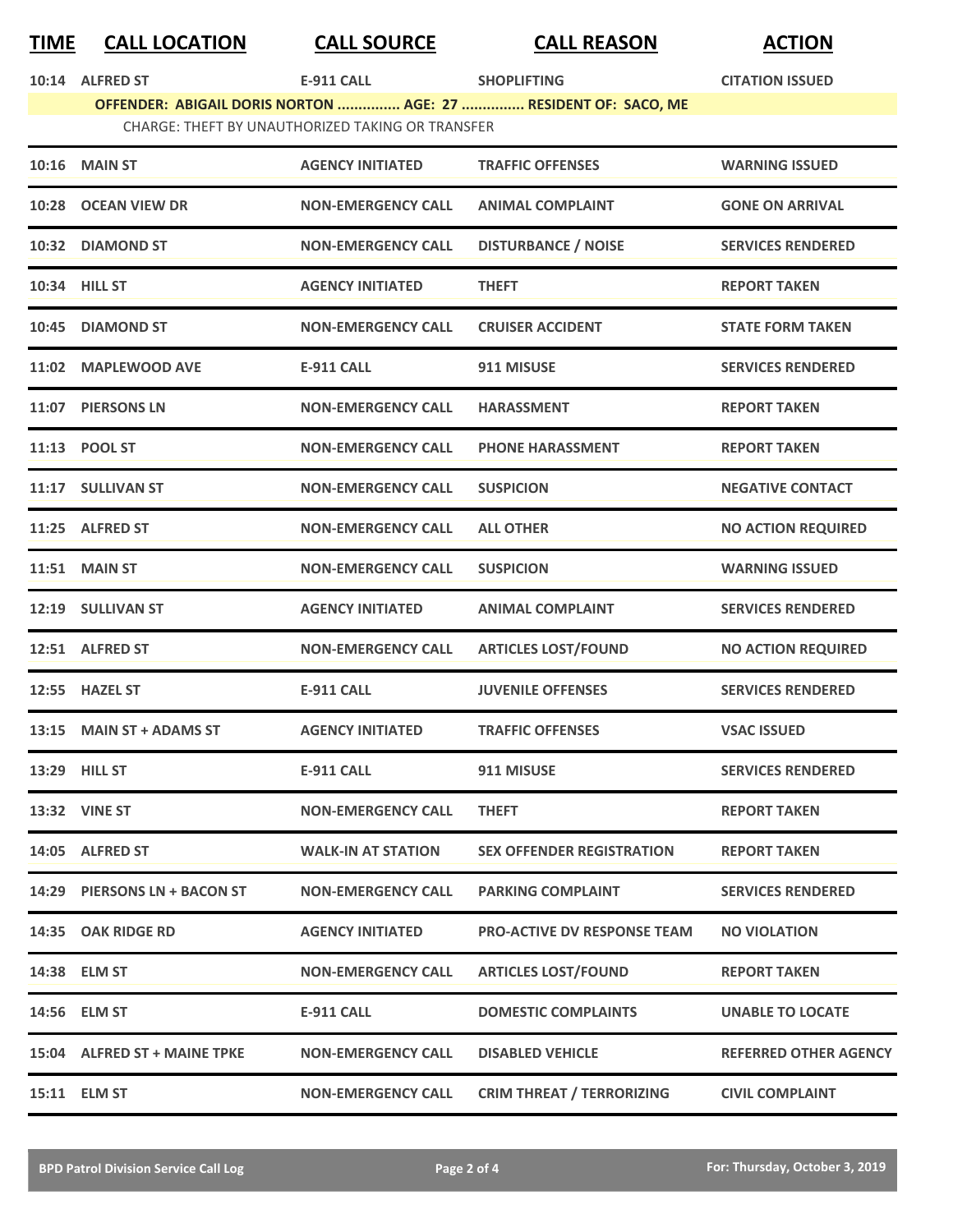| <b>TIME</b> | <b>CALL LOCATION</b>                      | <b>CALL SOURCE</b>        | <b>CALL REASON</b>                                                                  | <b>ACTION</b>             |
|-------------|-------------------------------------------|---------------------------|-------------------------------------------------------------------------------------|---------------------------|
| 15:13       | <b>BRADBURY ST</b>                        | <b>NON-EMERGENCY CALL</b> | <b>SUSPICION</b>                                                                    | <b>SERVICES RENDERED</b>  |
| 15:28       | <b>MAPLEWOOD AVE</b>                      | <b>NON-EMERGENCY CALL</b> | <b>POLITICAL SIGNS</b>                                                              | <b>SERVICES RENDERED</b>  |
| 16:14       | <b>SOUTH ST</b>                           | <b>AGENCY INITIATED</b>   | <b>TRAFFIC OFFENSES</b>                                                             | <b>WARNING ISSUED</b>     |
|             | 16:28 SOUTH ST                            | <b>AGENCY INITIATED</b>   | <b>TRAFFIC OFFENSES</b>                                                             | <b>VSAC ISSUED</b>        |
|             | 16:46 SOUTH ST + GLENVIEW DR              | <b>AGENCY INITIATED</b>   | <b>TRAFFIC OFFENSES</b>                                                             | <b>WARNING ISSUED</b>     |
|             | 16:56 ELM ST                              | <b>AGENCY INITIATED</b>   | <b>TRAFFIC OFFENSES</b>                                                             | <b>WARNING ISSUED</b>     |
|             | <b>16:58 PINETTE AVE</b>                  | <b>E-911 CALL</b>         | <b>DOMESTIC COMPLAINTS</b>                                                          | <b>REPORT TAKEN</b>       |
|             | 16:59 GEORGE ST                           | <b>E-911 CALL</b>         | <b>DISTURBANCE / NOISE</b>                                                          | <b>SERVICES RENDERED</b>  |
| 17:00       | <b>ALFRED ST</b>                          | <b>NON-EMERGENCY CALL</b> | <b>POLICE INFORMATION</b>                                                           | <b>SERVICES RENDERED</b>  |
|             | 17:42 SUMMER ST<br><b>CHARGE: ASSAULT</b> | <b>NON-EMERGENCY CALL</b> | <b>ASSAULT</b><br>OFFENDER: ALINA KATE RANDALL  AGE: 35  RESIDENT OF: BIDDEFORD, ME | <b>CITATION ISSUED</b>    |
|             | <b>18:01 YALE ST</b>                      | <b>E-911 CALL</b>         | 911 MISUSE                                                                          | <b>SERVICES RENDERED</b>  |
|             | 19:04 ELM ST + GRAYSON ST                 | <b>AGENCY INITIATED</b>   | <b>TRAFFIC OFFENSES</b>                                                             | <b>WARNING ISSUED</b>     |
| 19:05       | <b>ELM ST</b>                             | <b>NON-EMERGENCY CALL</b> | <b>RECOVERED STOLEN PROPERTY</b>                                                    | <b>SERVICES RENDERED</b>  |
|             | 19:13 QUIMBY ST                           | <b>NON-EMERGENCY CALL</b> | <b>SUSPICION</b>                                                                    | <b>SERVICES RENDERED</b>  |
|             | 19:48 ALFRED ST + MARINER WAY             | <b>AGENCY INITIATED</b>   | <b>TRAFFIC OFFENSES</b>                                                             | <b>WARNING ISSUED</b>     |
|             | 19:49 ELM ST                              | <b>AGENCY INITIATED</b>   | <b>ARTICLES LOST/FOUND</b>                                                          | <b>REPORT TAKEN</b>       |
|             | 19:59 POOL ST                             | <b>AGENCY INITIATED</b>   | <b>TRAFFIC OFFENSES</b>                                                             | <b>WARNING ISSUED</b>     |
|             | 20:02 ALFRED ST + BOULDER WAY             | <b>AGENCY INITIATED</b>   | <b>TRAFFIC OFFENSES</b>                                                             | <b>WARNING ISSUED</b>     |
|             | 20:15 ALFRED ST                           | <b>AGENCY INITIATED</b>   | <b>TRAFFIC OFFENSES</b>                                                             | <b>WARNING ISSUED</b>     |
|             | 20:29 ALFRED ST + MARINER WAY             | <b>AGENCY INITIATED</b>   | <b>TRAFFIC OFFENSES</b>                                                             | <b>WARNING ISSUED</b>     |
|             | 20:34 POOL ST + HIDDEN FARM RD            | <b>AGENCY INITIATED</b>   | <b>TRAFFIC OFFENSES</b>                                                             | <b>WARNING ISSUED</b>     |
|             | 20:36 ELM ST                              | <b>AGENCY INITIATED</b>   | <b>TRAFFIC OFFENSES</b>                                                             | <b>WARNING ISSUED</b>     |
|             | 20:54 ALFRED ST + PRECOURT ST             | <b>AGENCY INITIATED</b>   | <b>TRAFFIC OFFENSES</b>                                                             | <b>VSAC ISSUED</b>        |
|             | 21:06 POMERLEAU ST                        | <b>NON-EMERGENCY CALL</b> | <b>CHECK WELFARE</b>                                                                | <b>NO ACTION REQUIRED</b> |
|             | 21:14 POOL ST                             | <b>AGENCY INITIATED</b>   | <b>TRAFFIC OFFENSES</b>                                                             | <b>WARNING ISSUED</b>     |